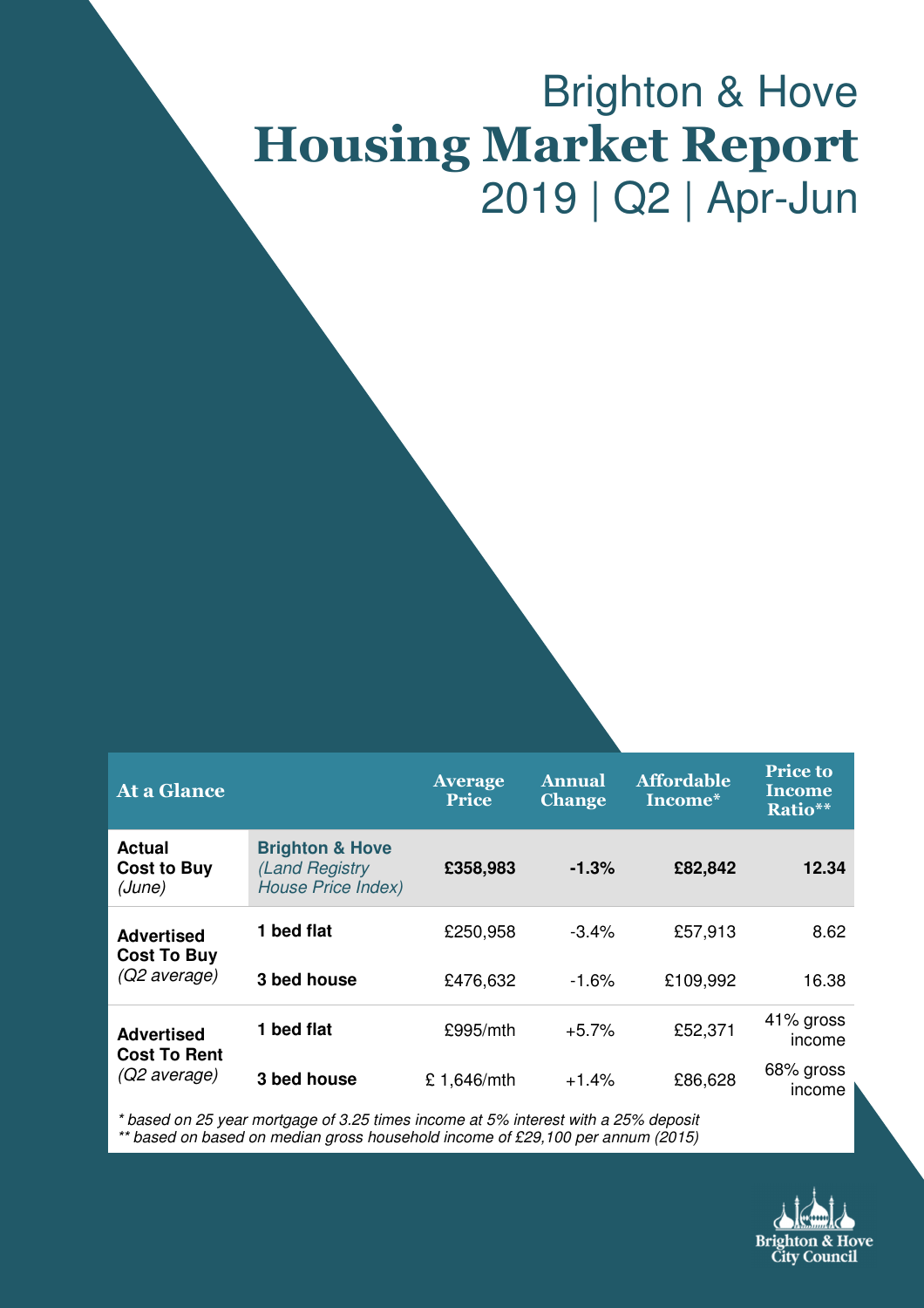### Land Registry House Price Index

Land Registry House Price Index figures show that the average house price in the city is now £358,983, a decrease over the last few months and lower than a year ago.

The gap between the average property price for Brighton & Hove and England & Wales has decreased with average price in the city now £116,974 (48.3%) higher.

Over the last year prices in Brighton & Hove have seen a -1.3% decrease in comparison to a 0.9% increase nationally.

Sales are still mainly at low levels with a pattern showing seasonal peaks and troughs. The overall trend until March 2016 was a gradual increase. Although in subsequent months there has been a drop in the levels of sales they still remain above that at the beginning of 2009.

The peak in sales in March 2016 could be attributed to the stamp duty changes on second properties which came into effect on 1 April 2016.



**Source: HM Land Registry**



**Source: HM Land Registry**

#### About the data used for this report

The Land Registry House Price Index is a mathematical model that works out the average value of a home in the city based on the sale price of those homes sold more than once since 1995.

Our monitoring is a representative sample of properties that have been advertised in the city during the quarter on the Rightmove website. Whilst this report does not cover the whole rental market, for example, many properties are let quickly through agents or by word of mouth, it is a useful indicator of the market and as it is based on advertised prices it can give an indication of the future trends in prices.

In order to make a comparison of rental costs the report also includes the average advertised rental prices taken from Gumtree and also the rental values based on the data published by Valuation Office Agency.

Housing Market Report April to June 2019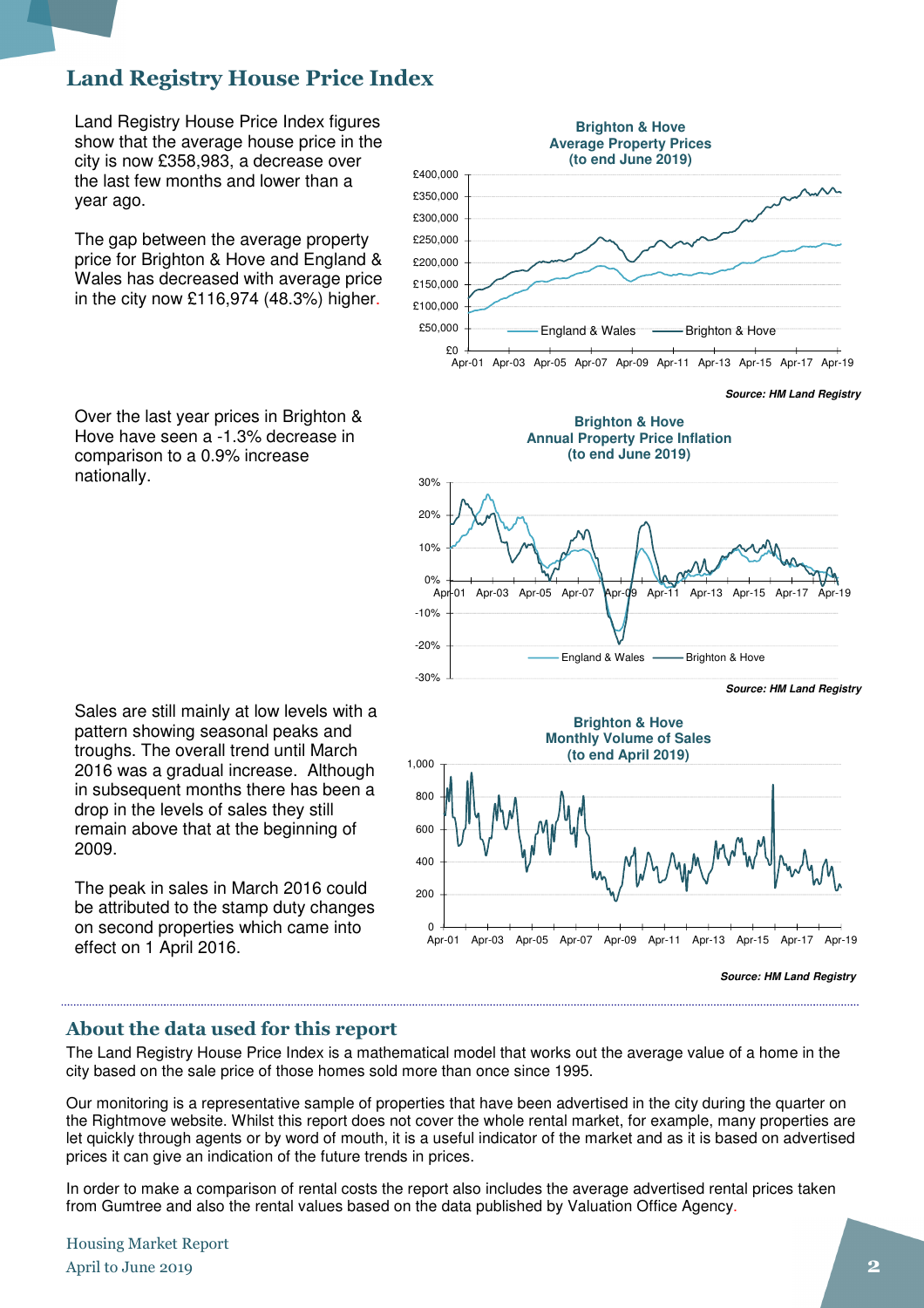### The Advertised Cost to Buy in Brighton & Hove

#### **Houses**

| <b>Annual</b><br><b>Average House Prices &amp; Inflation</b> |          |          |                 |  |
|--------------------------------------------------------------|----------|----------|-----------------|--|
| <b>Size</b>                                                  | 2019 Q2  | 2018 Q2  | <b>Increase</b> |  |
| 2 bed                                                        | £382,294 | £396,822 | $-3.7\%$        |  |
| 3 bed                                                        | £476,632 | £489,222 | $-2.6%$         |  |
| 4 bed                                                        | £615,264 | £649,411 | $-5.3%$         |  |

| <b>Quarterly</b><br><b>Average House Prices &amp; Inflation</b> |          |          |                 |  |
|-----------------------------------------------------------------|----------|----------|-----------------|--|
| <b>Size</b>                                                     | 2019 Q2  | 2019 Q1  | <b>Increase</b> |  |
| 2 bed                                                           | £382,294 | £379,497 | $+0.7%$         |  |
| 3 bed                                                           | £476,632 | £469,324 | $+1.6%$         |  |
| 4 bed                                                           | £615,264 | £618,455 | $-0.5%$         |  |



# The annual average advertised asking price for all houses has decreased with 4-bed houses showing

the greatest decrease at -5.3%.

Over the quarter there has been an increase in the average advertised asking price for 2-bed and 3-bed houses with 3-bed houses showing the greatest increase at +1.6%. The average advertised asking price for a 4-bed house has decreased by -0.5%.

£400,000

#### **Flats**

| <b>Annual</b><br><b>Average Flat Prices &amp; Inflation</b> |          |          |                 |  |
|-------------------------------------------------------------|----------|----------|-----------------|--|
| <b>Size</b>                                                 | 2019 Q2  | 2018 Q2  | <b>Increase</b> |  |
| <b>Studio</b>                                               | £174,433 | £187,832 | $-7.1%$         |  |
| 1 bed                                                       | £250,958 | £254,938 | $-1.6%$         |  |
| 2 bed                                                       | £370,833 | £367,496 | $+0.9%$         |  |

| Quarterly<br><b>Average Flat Prices &amp; Inflation</b> |          |          |                 |  |
|---------------------------------------------------------|----------|----------|-----------------|--|
| <b>Size</b>                                             | 2019 Q2  | 2019 Q1  | <b>Increase</b> |  |
| <b>Studio</b>                                           | £174,433 | £170,543 | $+2.3%$         |  |
| 1 bed                                                   | £250,958 | £247,174 | $+1.5%$         |  |
| 2 bed                                                   | £370,833 | £364,629 | $+1.7%$         |  |

Brighton & Hove Average Cost of a Flat



The annual average advertised asking price for 2-bed flats has increased by 0.9%. The annual average advertised asking price for studio and 1-bed flats has decreased with studio flats showing the greatest decrease at -7.1%.

Over the quarter the average advertised asking price for all flats has shown an increase, with studio flats showing the greatest increase at +2.3%.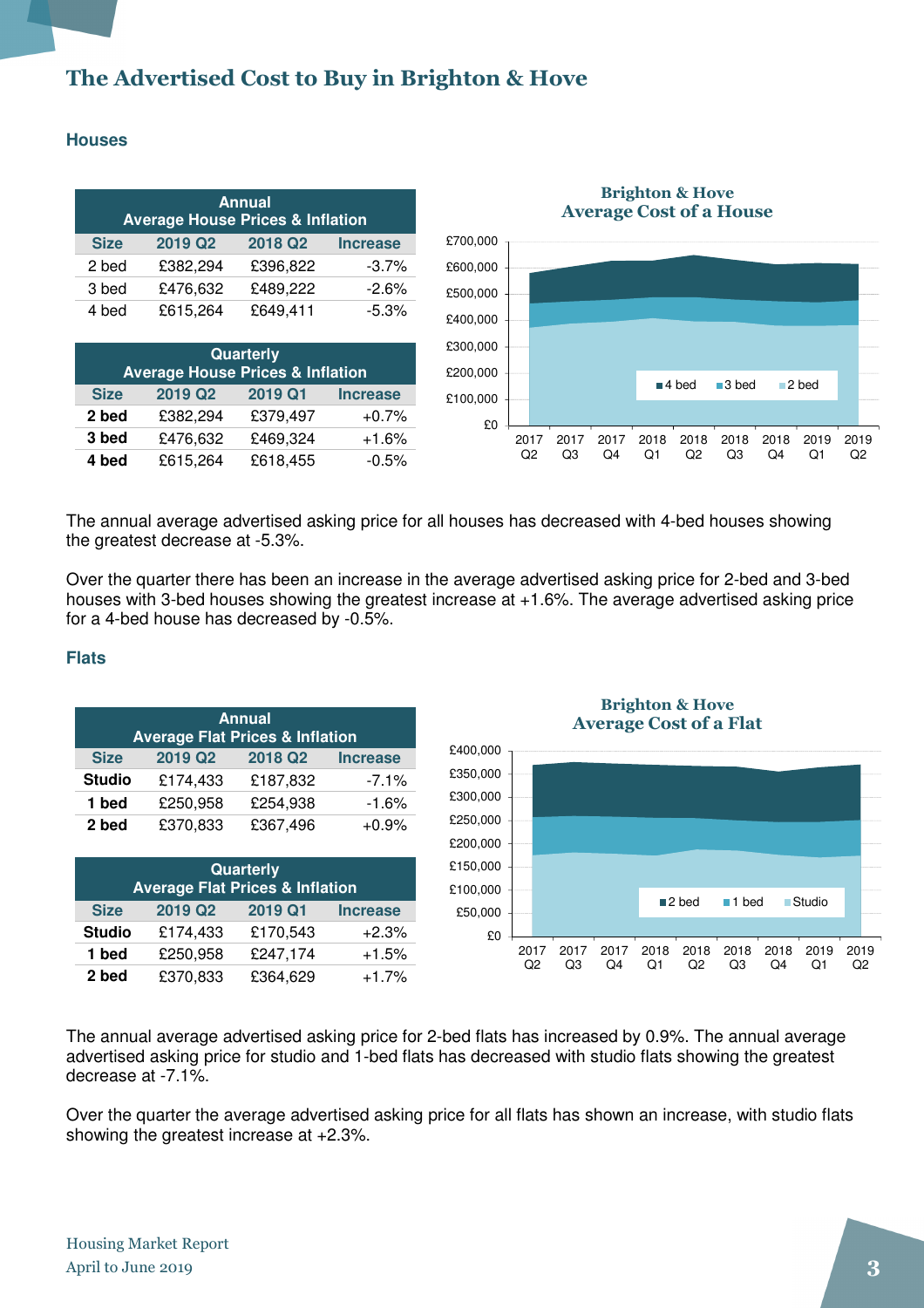## The Affordability of Buying in Brighton & Hove

Historically, mortgage lending has usually been limited to around 3.25 times annual income.

The 2015 Brighton & Hove City Council Objectively Assessed Need for Housing report showed that the average household income in Brighton & Hove was £38,300. However, 33% of households earn below £20,000. The average is affected by the number of very high earners in the city.



Brighton & Hove

**Brighton & Hove Median Household Income 2015: £29,100 (Brighton & Hove City Council Objectively Assessed Need for Housing report)**

The Median household income (where 50% of households earn less and 50% of households earn more) in the city is £29,100. We have used this median figure to more accurately reflect the pressures on local residents.

In Brighton & Hove the average 1-bed flat costs over 8½ times the median household annual income and 3-bed house costs over 16 times the median household annual income.

Households on average incomes must have either a sizeable deposit or borrow significantly in excess of prudent mortgage limits in order to buy. If interest rates rise, it could place a serious financial strain on households who have had to borrow large sums in excess of 3.25 times their income, with every 1% increase in interest rates adding around £90 per month to a £150,000 mortgage.

Mortgage interest rates and availability have been improving in recent years. However, deposits of 25% are now the norm rather than 5% required in previous years. As a result, the income required to finance a home has reduced but the deposit requirement has increased significantly.

| <b>Monthly Cost of Mortgage Repayments</b> |            |             |  |  |
|--------------------------------------------|------------|-------------|--|--|
|                                            | 1 bed flat | 3 bed house |  |  |
| Purchase value of property                 | £250,958   | £476,632    |  |  |
| Deposit 25%                                | £62,739    | £119,158    |  |  |
| Total value of mortgage                    | £188,218   | £357,474    |  |  |
| Income required*                           | £57,913    | £109,992    |  |  |
| Repayment @ 4% **                          | £993       | £1,887      |  |  |
| Repayment @ 5% **                          | £1,100     | £2,090      |  |  |
| Repayment @ 6% **                          | £1,213     | £2,303      |  |  |

**\* Based on 3.25 x salary \*\* Based on a 75% repayment mortgage repaid over 25 years** 

A sufficient mortgage for the average 1-bedroom flat would require an income of nearly £58,000 per annum with a £63,000 deposit and a 3-bed home requires an income of nearly £110,000 with a £119,000 deposit.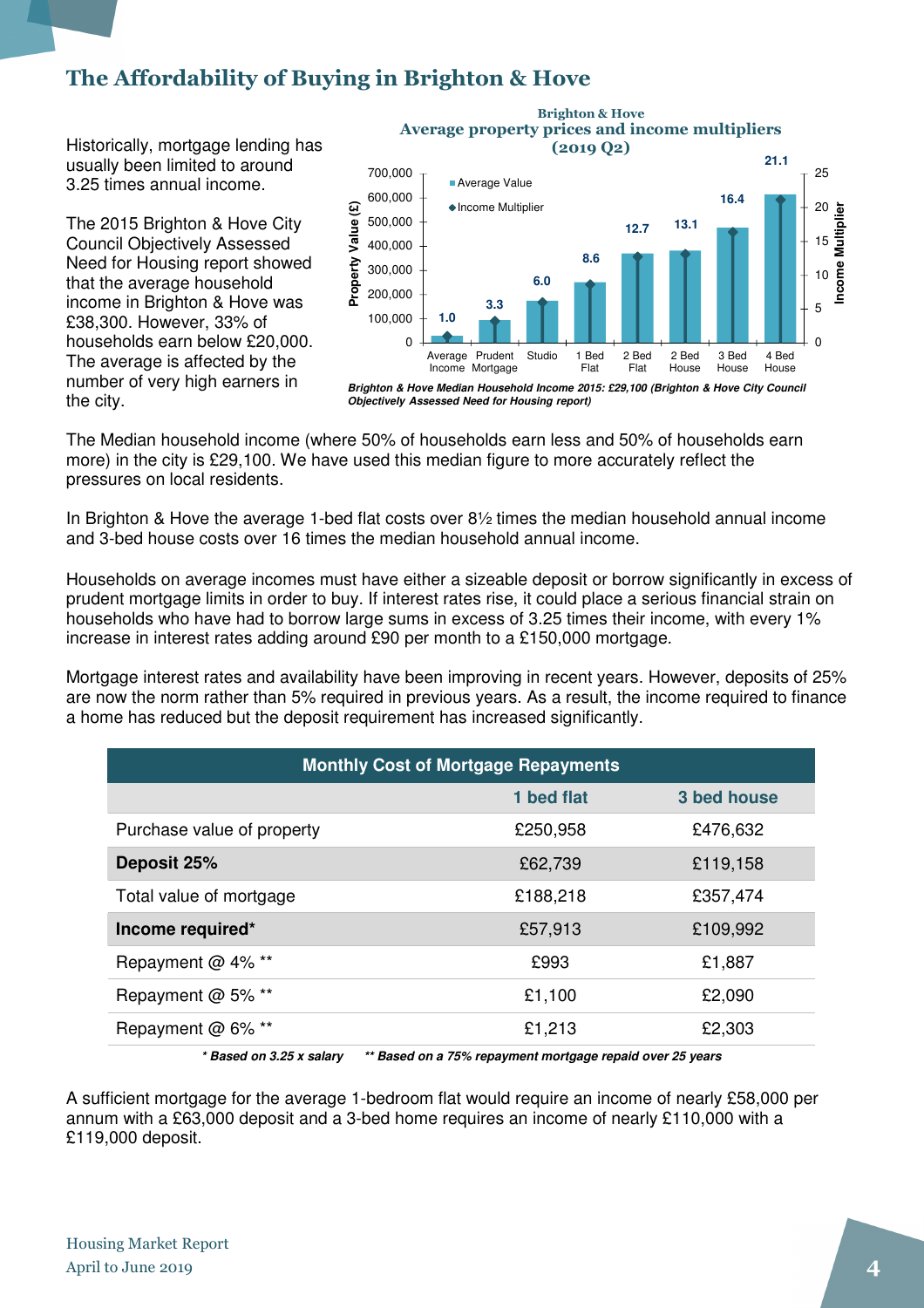## Data Tables: Advertised Cost to Buy in Brighton & Hove

| <b>HOUSES</b>                     | 2 Bed<br><b>House</b> | 3 Bed<br><b>House</b> | 4 Bed<br><b>House</b> |
|-----------------------------------|-----------------------|-----------------------|-----------------------|
| <b>Average</b>                    | £382,294              | £476,632              | £615,264              |
| Last Quarter (2019 Q1 Jan-Mar)    | £379,497              | £469,324              | £618,455              |
| % Change from last quarter        | +0.7%                 | +1.6%                 | $-0.5%$               |
| Last Year (2018 Q2 Apr-Jun)       | £396,822              | £489,222              | £649,411              |
| % Change from last year           | $-3.7\%$              | $-2.6%$               | $-5.3%$               |
|                                   |                       |                       |                       |
| Highest                           | £650,000              | £850,000              | £980,000              |
| Lowest                            | £126,100              | £190,000              | £319,950              |
|                                   |                       |                       |                       |
| Half the prices were higher than  | £375,000              | £465,000              | £600,000              |
| Most frequent price               | £375,000              | £500,000              | £650,000              |
|                                   |                       |                       |                       |
| <b>Average of lowest quartile</b> | £325,000              | £375,000              | £500,000              |
| Last Quarter (2019 Q1 Jan-Mar)    | £325,000              | £375,000              | £500,000              |
| % Change from last quarter        | 0.0%                  | $0.0\%$               | 0.0%                  |
| Last Year (2018 Q2 Apr-Jun)       | £325,000              | £400,000              | £499,950              |
| % Change from last year           | $0.0\%$               | $-6.3\%$              | $0.0\%$               |

| <b>FLATS</b>                      | <b>Studio</b> | 1<br><b>Bed Flat</b> | 2<br><b>Bed Flat</b> |
|-----------------------------------|---------------|----------------------|----------------------|
| <b>Average</b>                    | £174,433      | £250,958             | £370,833             |
| Last Quarter (2019 Q1 Jan-Mar)    | £170,543      | £247,174             | £364,629             |
| % Change from last quarter        | +2.3%         | +1.5%                | $+1.7%$              |
| Last Year (2018 Q2 Apr-Jun)       | £187,832      | £254,938             | £367,496             |
| % Change from last year           | $-7.1\%$      | $-1.6%$              | +0.9%                |
|                                   |               |                      |                      |
| Highest                           | £285,000      | £500,000             | £850,000             |
| Lowest                            | £90,000       | £160,000             | £125,000             |
|                                   |               |                      |                      |
| Half the prices were higher than  | £170,000      | £240,000             | £340,000             |
| Most frequent price               | £200,000      | £250,000             | £300,000             |
|                                   |               |                      |                      |
| <b>Average of lowest quartile</b> | £150,000      | £220,000             | £295,000             |
| Last Quarter (2019 Q1 Jan-Mar)    | £150,000      | £220,000             | £290,000             |
| % Change from last quarter        | $0.0\%$       | $0.0\%$              | $+1.7%$              |
| Last Year (2018 Q2 Apr-Jun)       | £165,000      | £225,000             | £299,995             |
| % Change from last year           | -9.1%         | $-2.2\%$             | $-1.7\%$             |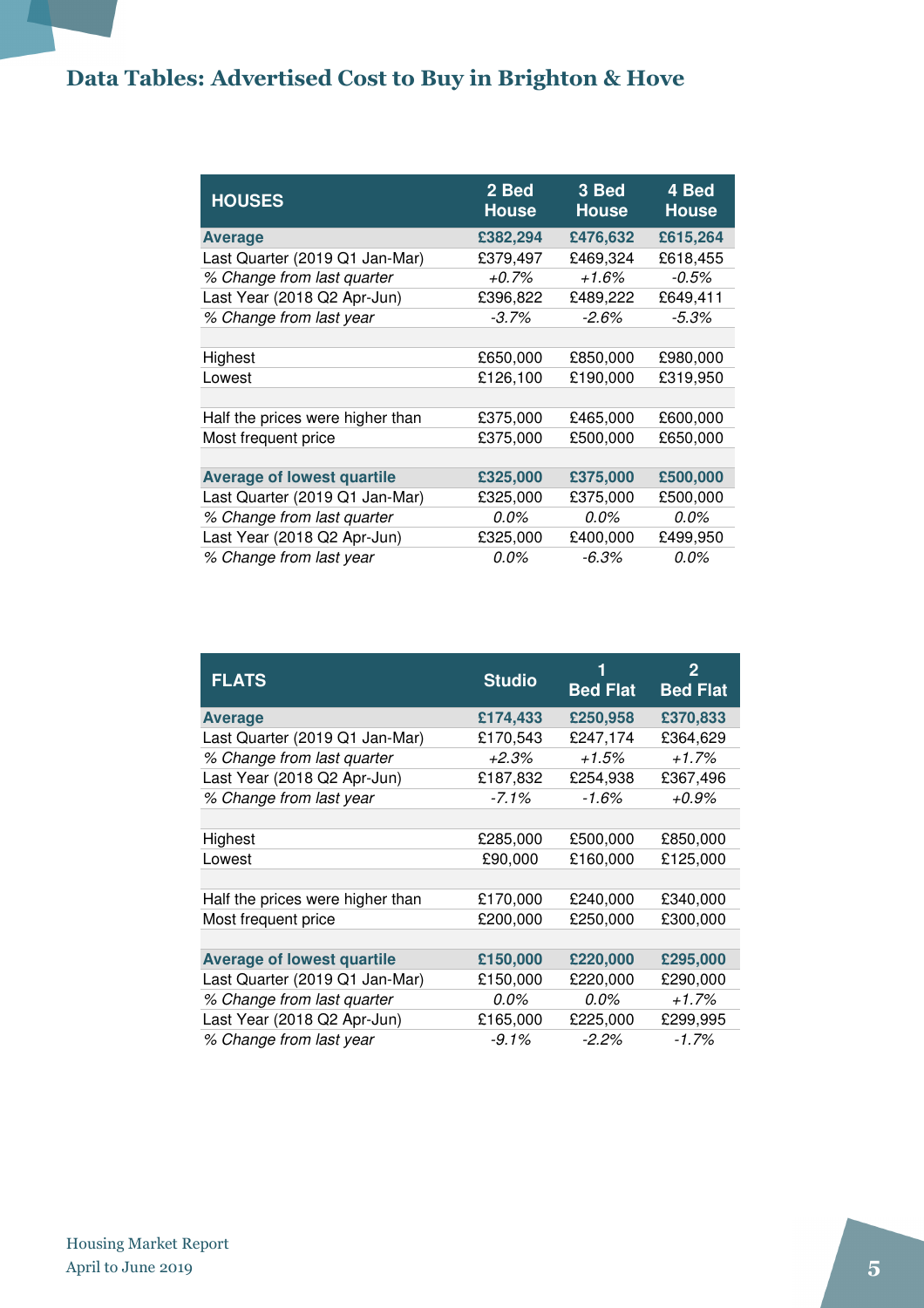### The Advertised Cost to Rent in Brighton & Hove

#### **Houses**

| <b>Annual</b><br><b>Average Monthly House Rent &amp; Inflation</b> |                     |                     |                 |  |
|--------------------------------------------------------------------|---------------------|---------------------|-----------------|--|
| <b>Size</b>                                                        | 2019 Q <sub>2</sub> | 2018 Q <sub>2</sub> | <b>Increase</b> |  |
| 2 bed                                                              | £1,340              | £1,326              | $+1.1%$         |  |
| 3 bed                                                              | £1,646              | £1,623              | $+1.4%$         |  |
| 4 bed                                                              | £2,264              | £2,133              | $+6.1%$         |  |

| <b>Quarterly</b><br><b>Average Monthly House Rent &amp; Inflation</b> |         |         |                 |  |
|-----------------------------------------------------------------------|---------|---------|-----------------|--|
| <b>Size</b>                                                           | 2019 Q2 | 2019 Q1 | <b>Increase</b> |  |
| 2 bed                                                                 | £1,340  | £1,369  | $-2.1%$         |  |
| 3 bed                                                                 | £1,646  | £1,662  | $-1.0%$         |  |
| 4 bed                                                                 | £2,264  | £2,274  | $-0.4%$         |  |

Brighton & Hove Average Monthly Cost to Rent a House



The annual average advertised cost of renting all houses has increased with 4-bed houses showing the greatest increase at +6.1%.

The quarterly average advertised cost of renting all houses has decreased with 2-bed houses showing the greatest decrease at -2.1%.

#### **Flats**

| <b>Annual</b>                                    |         |         |                 |  |  |
|--------------------------------------------------|---------|---------|-----------------|--|--|
| <b>Average Monthly Flat Rent &amp; Inflation</b> |         |         |                 |  |  |
| <b>Size</b>                                      | 2019 Q2 | 2018 Q2 | <b>Increase</b> |  |  |
| Room                                             | £576    | £580    | $-0.6%$         |  |  |
| <b>Studio</b>                                    | £730    | £701    | $+4.2%$         |  |  |
| 1 bed                                            | £995    | £941    | $+5.7%$         |  |  |
| 2 bed                                            | £1,336  | £1,329  | $+0.5%$         |  |  |

| Quarterly<br><b>Average Monthly Flat Rent &amp; Inflation</b> |         |         |                 |  |  |
|---------------------------------------------------------------|---------|---------|-----------------|--|--|
| <b>Size</b>                                                   | 2019 Q2 | 2019 Q1 | <b>Increase</b> |  |  |
| Room                                                          | £576    | £553    | $+4.2%$         |  |  |
| <b>Studio</b>                                                 | £730    | £737    | $-1.0%$         |  |  |
| 1 bed                                                         | £995    | £942    | $+5.6%$         |  |  |
| 2 bed                                                         | £1,336  | £1,308  | $+2.2%$         |  |  |

Brighton & Hove Average Monthly Cost to Rent a Flat



With the exception of rooms, the annual average advertised cost of renting a flat has increased with 1 bed flats showing the greatest increase at +5.7%. The annual average advertised cost of renting a room has decreased by -0.6%

With the exception of studios, the quarterly average advertised cost of renting a room and a flat has increased with 1-bed flats showing the greatest increase at +5.6%. The quarterly average advertised cost of renting a studio has decreased by -1.0%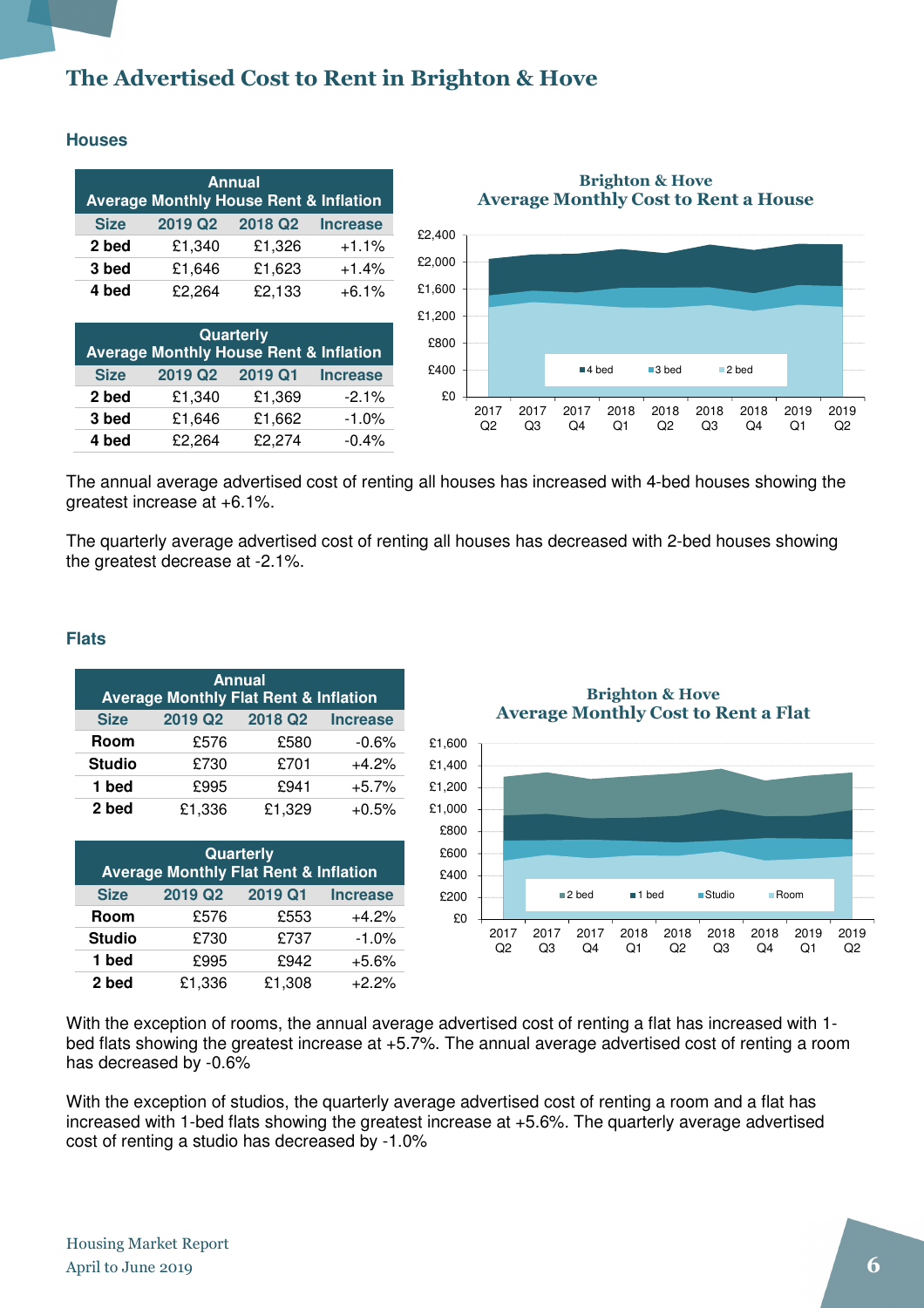## The Affordability of Renting in Brighton & Hove

| <b>Private Sector Rent Levels and Mortgage Comparison</b> |   |                                  |                                      |                                         |                                        |  |  |  |
|-----------------------------------------------------------|---|----------------------------------|--------------------------------------|-----------------------------------------|----------------------------------------|--|--|--|
|                                                           |   | 2019 Q <sub>2</sub>              |                                      | <b>Rent Compared to Mortgage *</b>      |                                        |  |  |  |
| <b>Property</b>                                           |   | <b>Average Rent</b><br>per Month | <b>Equivalent</b><br><b>Mortgage</b> | <b>Annual Income</b><br><b>Required</b> | Rent as a % of<br><b>Purchase Cost</b> |  |  |  |
| <b>Room</b>                                               | £ | 576                              | £98,561                              | £30,326                                 | not applicable                         |  |  |  |
| <b>Studio</b>                                             | £ | 730                              | £124,881                             | £38,425                                 | 71.6%                                  |  |  |  |
| 1 Bed Flat                                                | £ | 995                              | £170,207                             | £52,371                                 | 67.8%                                  |  |  |  |
| 2 Bed Flat                                                | £ | 1,336                            | £228,618                             | £70,344                                 | 61.6%                                  |  |  |  |
| 2 Bed House                                               | £ | 1,340                            | £229,157                             | £70,510                                 | 59.9%                                  |  |  |  |
| <b>3 Bed House</b>                                        | £ | 1,646                            | £281,541                             | £86,628                                 | 59.1%                                  |  |  |  |

#### Rent & Mortgage Comparison

**\* Assuming a mortgage at 3.25 times income over 25 years with 5% interest** 

A household renting an average 1-bed flat would be paying £995 per month in rent, which is equivalent to the monthly repayment cost of a £170,207 mortgage. Traditionally, a mortgage of this amount would require an income of £52,371 to finance, 80% above the city average.

During 2003 rents averaged at around 80% of what a mortgage would be on that home. However, prices have risen quicker than rents resulting in rents now covering around 64% of purchase value, and this is before factoring in managing agent fees, maintenance, and other costs. Buy to Let investors should undertake careful financial appraisals to ensure they will receive sufficient returns.

#### Rent & Housing Benefit Comparison

The Local Housing Allowance (LHA) is a standard housing benefit rate based on the number and age of people in the household and the number of rooms that the household needs.

The LHA is a maximum amount payable, which may be reduced due to income and savings.

Despite increases in LHA rates for all but non-shared accommodation in April 2019, the local housing allowance is still less than all average rents which could reduce the chances of those on benefits finding an affordable home.

#### Brighton & Hove Monthly Average Private Sector Rents & Housing Benefit (2019 Q2)



Note: The housing benefit local housing allowance calculated is only based on the number of bedrooms required, as all tenants are entitled to a kitchen and bathroom.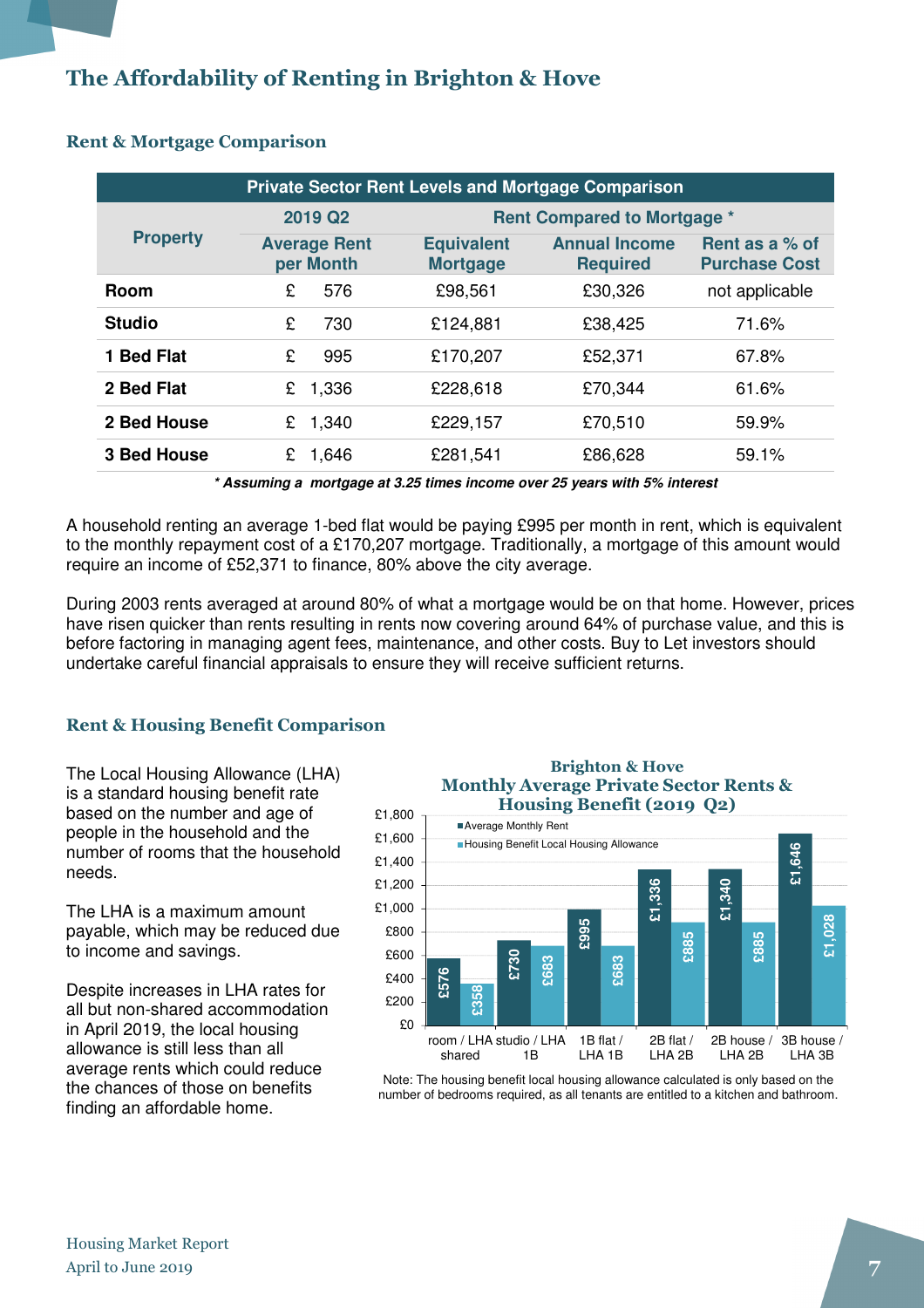## Data Tables: Advertised Cost of Renting in Brighton & Hove

| <b>HOUSES</b>                     | 2 Bed<br><b>House</b> | 3 Bed<br><b>House</b> | 4 Bed<br><b>House</b> |
|-----------------------------------|-----------------------|-----------------------|-----------------------|
| <b>Average</b>                    | £1,340                | £1,646                | £2,264                |
| Last Quarter (2019 Q1 Jan-Mar)    | £1,369                | £1,662                | £2,274                |
| % Change from last quarter        | $-2.1%$               | $-1.0\%$              | $-0.4%$               |
| Last Year (2018 Q2 Apr-Jun)       | £1,326                | £1,623                | £2,133                |
| % Change from last year           | $+1.1%$               | $+1.4%$               | $+6.1%$               |
|                                   |                       |                       |                       |
| Highest                           | £1,850                | £2,850                | £3,995                |
| Lowest                            | £995                  | £1,100                | £1,350                |
|                                   |                       |                       |                       |
| Half the prices were higher than  | £1,300                | £1,600                | £2,288                |
| Most frequent price               | £1,300                | £1,500                | £2,340                |
|                                   |                       |                       |                       |
| <b>Average of lowest quartile</b> | £1,200                | £1,400                | £2,080                |
| Last Quarter (2019 Q1 Jan-Mar)    | £1,200                | £1,450                | £2,132                |
| % Change from last quarter        | 0.0%                  | $-3.4%$               | $-2.4%$               |
| Last Year (2018 Q2 Apr-Jun)       | £1,195                | £1,449                | £1,750                |
| % Change from last year           | $+0.4\%$              | $-3.4\%$              | +18.9%                |

| <b>FLATS</b>                      | <b>Room</b> | <b>Studio</b> | <b>Bed Flat</b> | $\overline{2}$<br><b>Bed Flat</b> |
|-----------------------------------|-------------|---------------|-----------------|-----------------------------------|
| <b>Average</b>                    | £576        | £730          | £995            | £1,336                            |
| Last Quarter (2019 Q1 Jan-Mar)    | £553        | £737          | £942            | £1,308                            |
| % Change from last quarter        | $+4.2%$     | $-1.0\%$      | +5.6%           | $+2.2\%$                          |
| Last Year (2018 Q2 Apr-Jun)       | £580        | £701          | £941            | £1,329                            |
| % Change from last year           | $-0.6\%$    | +4.2%         | +5.7%           | $+0.5%$                           |
|                                   |             |               |                 |                                   |
| Highest                           | £750        | £975          | £1,850          | £2,800                            |
| Lowest                            | £360        | £525          | £650            | £750                              |
|                                   |             |               |                 |                                   |
| Half the prices were higher than  | £584        | £750          | £925            | £1,295                            |
| Most frequent price               | £650        | £800          | £850            | £1,250                            |
|                                   |             |               |                 |                                   |
| <b>Average of lowest quartile</b> | £542        | £650          | £850            | £1,150                            |
| Last Quarter (2019 Q1 Jan-Mar)    | £520        | £675          | £825            | £1,150                            |
| % Change from last quarter        | +4.2%       | $-3.7\%$      | +3.0%           | 0.0%                              |
| Last Year (2018 Q2 Apr-Jun)       | £539        | £625          | £825            | £1,100                            |
| % Change from last year           | $+0.4%$     | $+4.0\%$      | +3.0%           | +4.5%                             |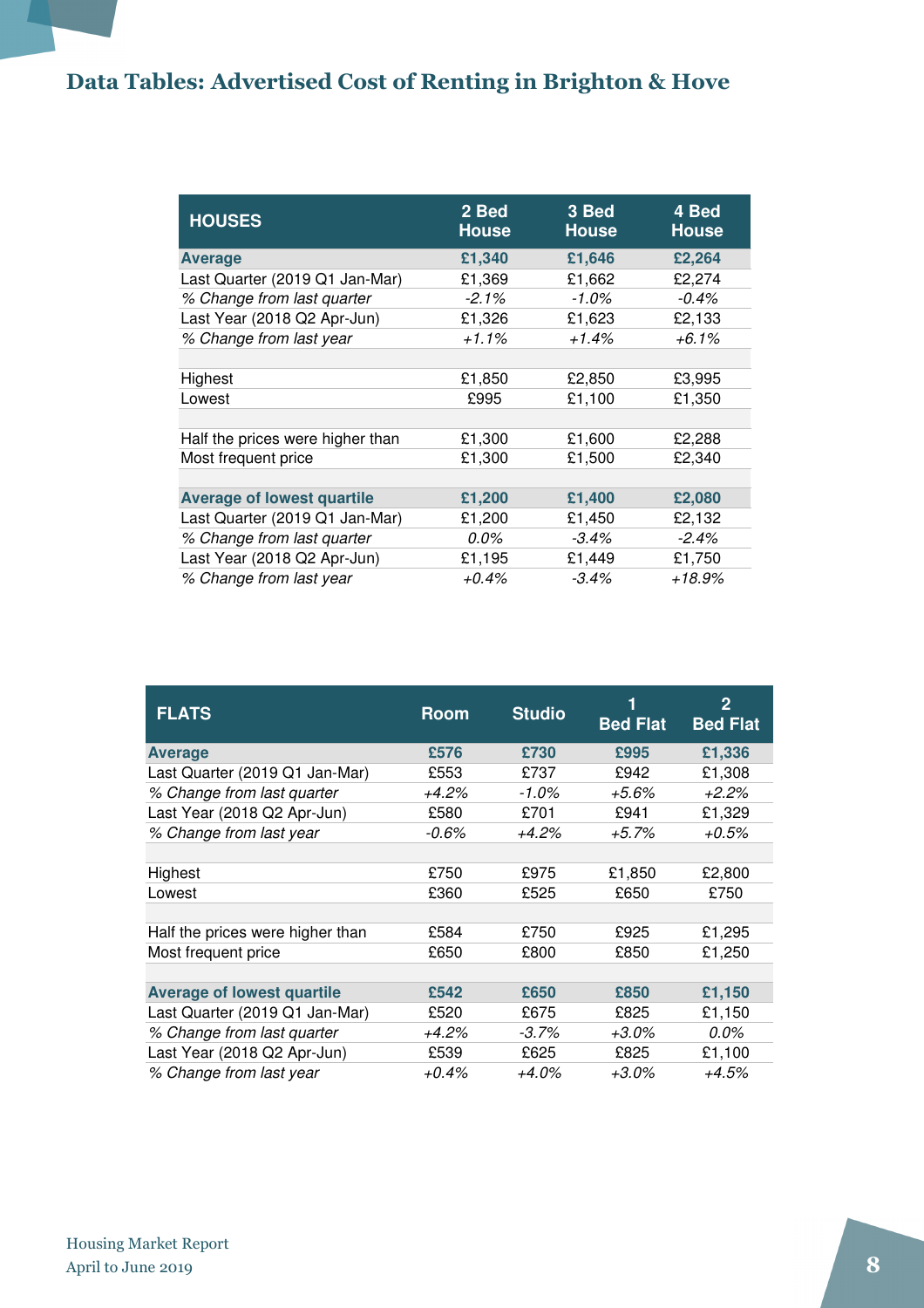### Gumtree: Advertised cost to rent in Brighton & Hove

| <b>Annual</b><br><b>Average Monthly House Rent &amp; Inflation</b> |                                                   |         |                 |  |  |  |
|--------------------------------------------------------------------|---------------------------------------------------|---------|-----------------|--|--|--|
| <b>Size</b>                                                        | 2019 Q2                                           | 2018 Q2 | <b>Increase</b> |  |  |  |
| 2 bed                                                              | £1,260                                            | £1,441  | $-12.6%$        |  |  |  |
| 3 bed                                                              | £1,758                                            | £1,582  | $+11.2%$        |  |  |  |
| 4 bed                                                              | £2,109                                            | £2,238  | $-5.8%$         |  |  |  |
| <b>Quarterly</b>                                                   |                                                   |         |                 |  |  |  |
|                                                                    | <b>Average Monthly House Rent &amp; Inflation</b> |         |                 |  |  |  |
| <b>Size</b>                                                        | 2019 Q2                                           | 2019 Q1 | <b>Increase</b> |  |  |  |
| 2 bed                                                              | £1,260                                            | £1,303  | $-3.3%$         |  |  |  |
| 3 bed                                                              | £1,758                                            | £1,599  | $+10.0%$        |  |  |  |
| 4 bed                                                              | £2,109                                            | £2,138  | $-1.4%$         |  |  |  |



With the exception of 3-bed houses, the annual average advertised cost of renting a 2-bed and 4-bed house has decreased with 2-bed houses showing the greatest decrease at -12.6%.

With the exception of 3-bed houses, the quarterly average advertised cost of renting a house has decreased with 2-bed houses showing the greatest decrease at -3.3%.

| Flats                                      |                                            |         |                 |  |  |  |  |
|--------------------------------------------|--------------------------------------------|---------|-----------------|--|--|--|--|
|                                            | <b>Annual</b>                              |         |                 |  |  |  |  |
| <b>Average Flat Prices &amp; Inflation</b> |                                            |         |                 |  |  |  |  |
| <b>Size</b>                                | 2019 Q <sub>2</sub>                        | 2018 Q2 | <b>Increase</b> |  |  |  |  |
| Room                                       | £557                                       | £525    | $+6.1%$         |  |  |  |  |
| <b>Studio</b>                              | £722                                       | £729    | $-0.9%$         |  |  |  |  |
| 1 bed                                      | £990                                       | £934    | $+6.0%$         |  |  |  |  |
| 2 bed                                      | £1,391                                     | £1,307  | $+6.4%$         |  |  |  |  |
| <b>Quarterly</b>                           |                                            |         |                 |  |  |  |  |
|                                            | <b>Average Flat Prices &amp; Inflation</b> |         |                 |  |  |  |  |
| <b>Size</b>                                | 2019 Q <sub>2</sub>                        | 2019 Q1 | <b>Increase</b> |  |  |  |  |
| Room                                       | £557                                       | £539    | $+3.3%$         |  |  |  |  |
| <b>Studio</b>                              | £722                                       | £730    | $-1.1%$         |  |  |  |  |
| 1 bed                                      | £990                                       | £938    | $+5.5%$         |  |  |  |  |
| 2 bed                                      | £1,391                                     | £1,318  | $+5.6%$         |  |  |  |  |



With exception of studio flats, the annual average advertised cost of renting a room and a flat has increased with 2-bed flats showing the greatest increase at +6.4%.

With the exception studio flats, the quarterly average advertised cost of renting a room and a flat has increased with 2-bed flats showing the greatest increase at +5.6%.

#### Rent & Housing Benefit Comparison

The Local Housing Allowance (LHA) is a standard housing benefit rate based on the number and age of people in the household and the number of rooms that the household needs. It is a maximum amount payable, which may be reduced due to income and savings.

Despite increases in LHA rates for all but non-shared accommodation in April 2019, it is still less than all average rents.

#### Brighton & Hove Monthly Average Private Sector Rents & Housing Benefit (2019 Q2)



Note: The housing benefit local housing allowance calculated is only based on the number of bedrooms required, as all tenants are entitled to a kitchen and bathroom.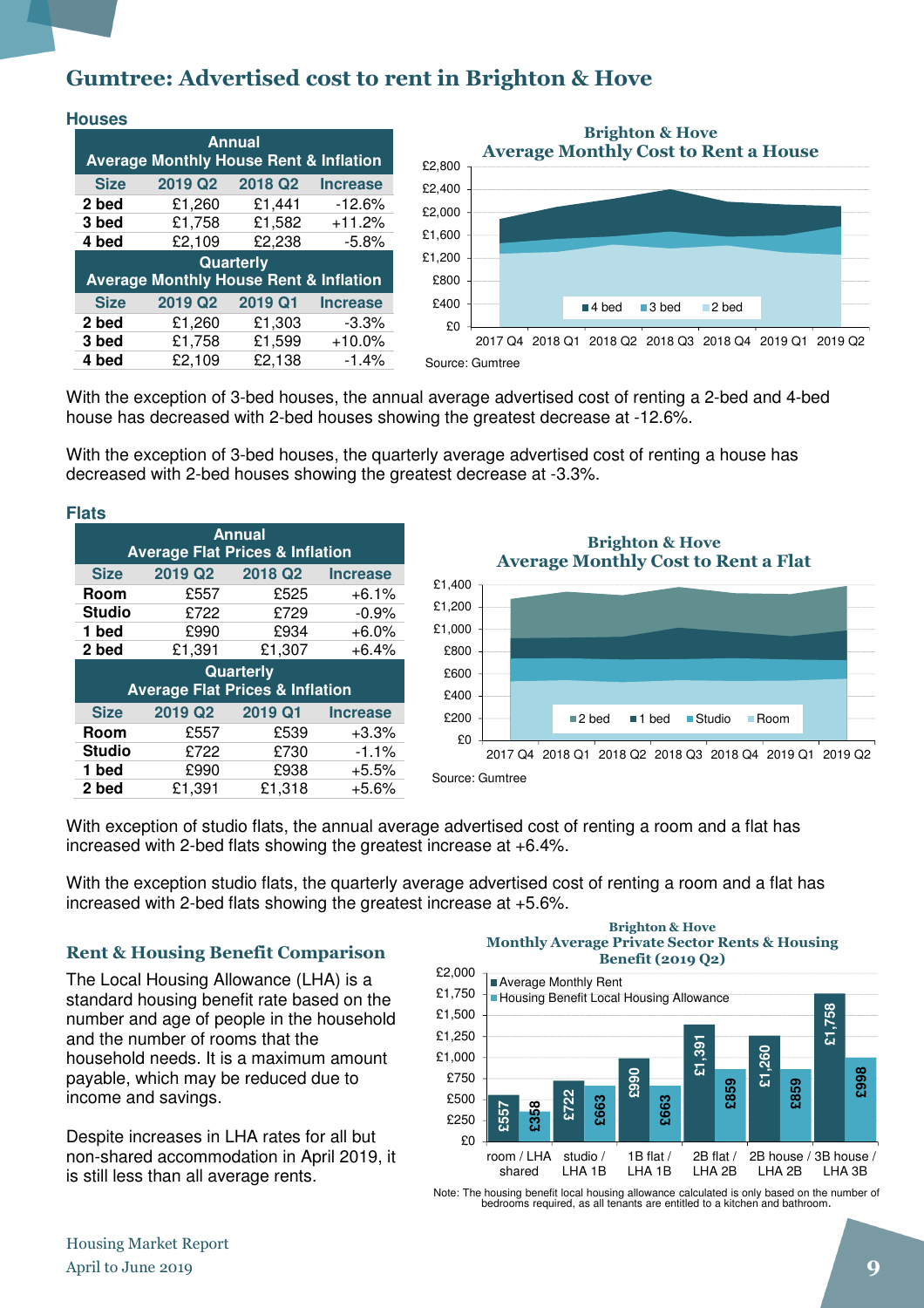### Comparison between Gumtree and Rightmove: Advertised Cost of Renting in Brighton & Hove

#### **Houses**

|                                   |                       | <b>Gumtree</b>        |                       | <b>Rightmove</b>      |                       |                       |
|-----------------------------------|-----------------------|-----------------------|-----------------------|-----------------------|-----------------------|-----------------------|
| <b>HOUSES</b>                     | 2 Bed<br><b>House</b> | 3 Bed<br><b>House</b> | 4 Bed<br><b>House</b> | 2 Bed<br><b>House</b> | 3 Bed<br><b>House</b> | 4 Bed<br><b>House</b> |
| Average                           | £1,260                | £1,758                | £2,109                | £1,340                | £1,646                | £2,264                |
| Last Quarter (2019 Q1 Jan-Mar)    | £1,303                | £1,599                | £2,138                | £1,369                | £1,662                | £2,274                |
| % Change from last quarter        | $-3.3\%$              | +10.0%                | $-1.4\%$              | $-2.1\%$              | $-1.0\%$              | $-0.4%$               |
| Last Year (2018 Q2 Apr-Jun)       | £1,441                | £1,582                | £2,238                | £1,326                | £1,623                | £2,133                |
| % Change from last year           | -12.6%                | $+11.2%$              | $-5.8\%$              | $+1.1\%$              | $+1.4\%$              | $+6.1\%$              |
|                                   |                       |                       |                       |                       |                       |                       |
| Highest                           | £1,750                | £2,950                | £2,995                | £1,850                | £2,850                | £3,995                |
| Lowest                            | £750                  | £1,150                | £1,550                | £995                  | £1,100                | £1,350                |
|                                   |                       |                       |                       |                       |                       |                       |
| Half the prices were higher than  | £1,275                | £1,600                | £2,100                | £1,300                | £1,600                | £2,288                |
| Most frequent price               | £1,400                | £1,400                | £1,900                | £1,300                | £1,500                | £2,340                |
|                                   |                       |                       |                       |                       |                       |                       |
| <b>Average of lowest quartile</b> | £1,125                | £1,400                | £1,900                | £1,200                | £1,400                | £2,080                |
| Last Quarter (2019 Q1 Jan-Mar)    | £1,075                | £1,350                | £1,950                | £1,200                | £1,450                | £2,132                |
| % Change from last quarter        | +4.7%                 | $+3.7%$               | $-2.6\%$              | $0.0\%$               | $-3.4\%$              | $-2.4\%$              |
| Last Year (2018 Q2 Apr-Jun)       | £1,195                | £1,325                | £1,825                | £1,195                | £1,449                | £1,750                |
| % Change from last year           | $-5.9\%$              | +5.7%                 | +4.1%                 | $+0.4\%$              | $-3.4\%$              | +18.9%                |

#### **Flats**

|                                   | <b>Gumtree</b> |               |                      |                      | <b>Rightmove</b> |               |                      |                      |
|-----------------------------------|----------------|---------------|----------------------|----------------------|------------------|---------------|----------------------|----------------------|
| <b>FLATS</b>                      | Room           | <b>Studio</b> | 1 Bed<br><b>Flat</b> | 2 Bed<br><b>Flat</b> | <b>Room</b>      | <b>Studio</b> | 1 Bed<br><b>Flat</b> | 2 Bed<br><b>Flat</b> |
| <b>Average</b>                    | £557           | £722          | £990                 | £1,391               | £576             | £730          | £995                 | £1,336               |
| Last Quarter (2019 Q1 Jan-Mar)    | £539           | £730          | £938                 | £1,318               | £553             | £737          | £942                 | £1,308               |
| % Change from last quarter        | $+3.3\%$       | $-1.1\%$      | +5.5%                | +5.6%                | $+4.2%$          | $-1.0%$       | +5.6%                | +2.2%                |
| Last Year (2018 Q2 Apr-Jun)       | £525           | £729          | £934                 | £1,307               | £580             | £701          | £941                 | £1,329               |
| % Change from last year           | +6.1%          | -0.9%         | +6.0%                | +6.4%                | -0.6%            | +4.2%         | +5.7%                | +0.5%                |
|                                   |                |               |                      |                      |                  |               |                      |                      |
| Highest                           | £750           | £925          | £1,995               | £2,400               | £750             | £975          | £1,850               | £2,800               |
| Lowest                            | £350           | £525          | £600                 | £750                 | £360             | £525          | £650                 | £750                 |
|                                   |                |               |                      |                      |                  |               |                      |                      |
| Half the prices were higher than  | £550           | £750          | £925                 | £1,300               | £584             | £750          | £925                 | £1,295               |
| Most frequent price               | £650           | £800          | £925                 | £1,200               | £650             | £800          | £850                 | £1,250               |
|                                   |                |               |                      |                      |                  |               |                      |                      |
| <b>Average of lowest quartile</b> | £498           | £650          | £850                 | £1,196               | £542             | £650          | £850                 | £1,150               |
| Last Quarter (2019 Q1 Jan-Mar)    | £477           | £675          | £825                 | £1,150               | £520             | £675          | £825                 | £1,150               |
| % Change from last quarter        | +4.5%          | -3.7%         | $+3.1\%$             | +4.0%                | +4.2%            | $-3.7\%$      | $+3.0\%$             | 0.0%                 |
| Last Year (2018 Q2 Apr-Jun)       | £450           | £650          | £805                 | £1,150               | £539             | £625          | £825                 | £1,100               |
| % Change from last year           | +10.7%         | 0.0%          | +5.6%                | +4.0%                | $+0.4\%$         | $+4.0\%$      | $+3.0\%$             | +4.5%                |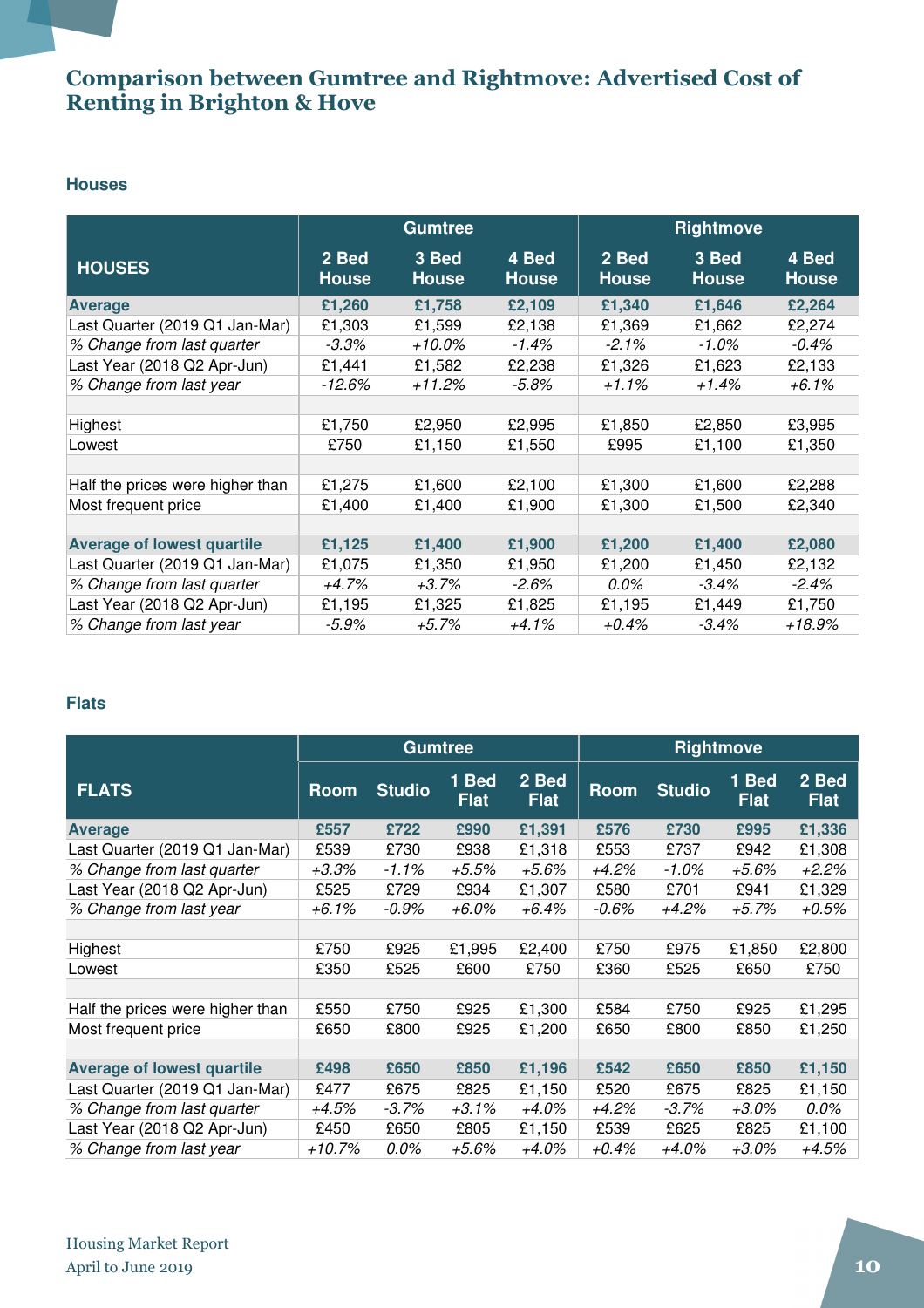### Valuation Office Agency

### Statistics on rents paid for private rented properties in the City

The following information it taken from data collected by the Valuation Office Agency on rents paid for properties in the city's private rented sector. The data is based on a sample of rental information. Although this sample changes over time, it still provides an indication of changes in the rental market.

The charts and tables compare the 12 month period from 1 April 2018 to 31 March 2019 to the previous 12 month period from 1 April 2017 to 31 March 2018.

| <b>Sample Size</b>   |              |                |        |        |        |           |              |  |
|----------------------|--------------|----------------|--------|--------|--------|-----------|--------------|--|
| <b>Period</b>        | <b>Rooms</b> | <b>Studios</b> | 1 beds | 2 beds | 3 beds | $4+$ beds | <b>Total</b> |  |
| 1 Apr 18 - 31 Mar 19 | 90           | 270            | 920    | 1.110  | 460    | 510       | 3,360        |  |
| 1 Apr 17 – 31 Mar 18 | 200          | 260            | l.100  | .280   | 490    | 720       | 4,050        |  |

When comparing the sample data there has been an increase in the rent paid for all the different sized properties, with studios showing the greatest increase at +6.2%

#### **Single People and Couples**

| <b>Annual</b><br><b>Average Monthly Rent &amp; Inflation</b> |         |         |                 |  |  |  |
|--------------------------------------------------------------|---------|---------|-----------------|--|--|--|
| <b>Size</b>                                                  | 2018/19 | 2017/18 | <b>Increase</b> |  |  |  |
| <b>Room</b>                                                  | £507    | £486    | $+4.3%$         |  |  |  |
| <b>Studio</b>                                                | £703    | £662    | $+6.2%$         |  |  |  |
| 1 bed                                                        | £901    | £873    | $+3.2%$         |  |  |  |

Brighton & Hove Average Monthly Cost



Source: VOA

#### **Families and larger households**

| <b>Annual</b><br><b>Average Monthly Rent &amp; Inflation</b> |         |         |                 |  |  |  |
|--------------------------------------------------------------|---------|---------|-----------------|--|--|--|
| <b>Size</b>                                                  | 2018/19 | 2017/18 | <b>Increase</b> |  |  |  |
| 2 bed                                                        | £1,205  | £1,180  | $+2.1%$         |  |  |  |
| 3 bed                                                        | £1,527  | £1,482  | $+3.0%$         |  |  |  |
| $4$ bed+                                                     | £2,502  | £2,361  | $+6.0%$         |  |  |  |

#### Brighton & Hove Average Monthly Cost



Source: VOA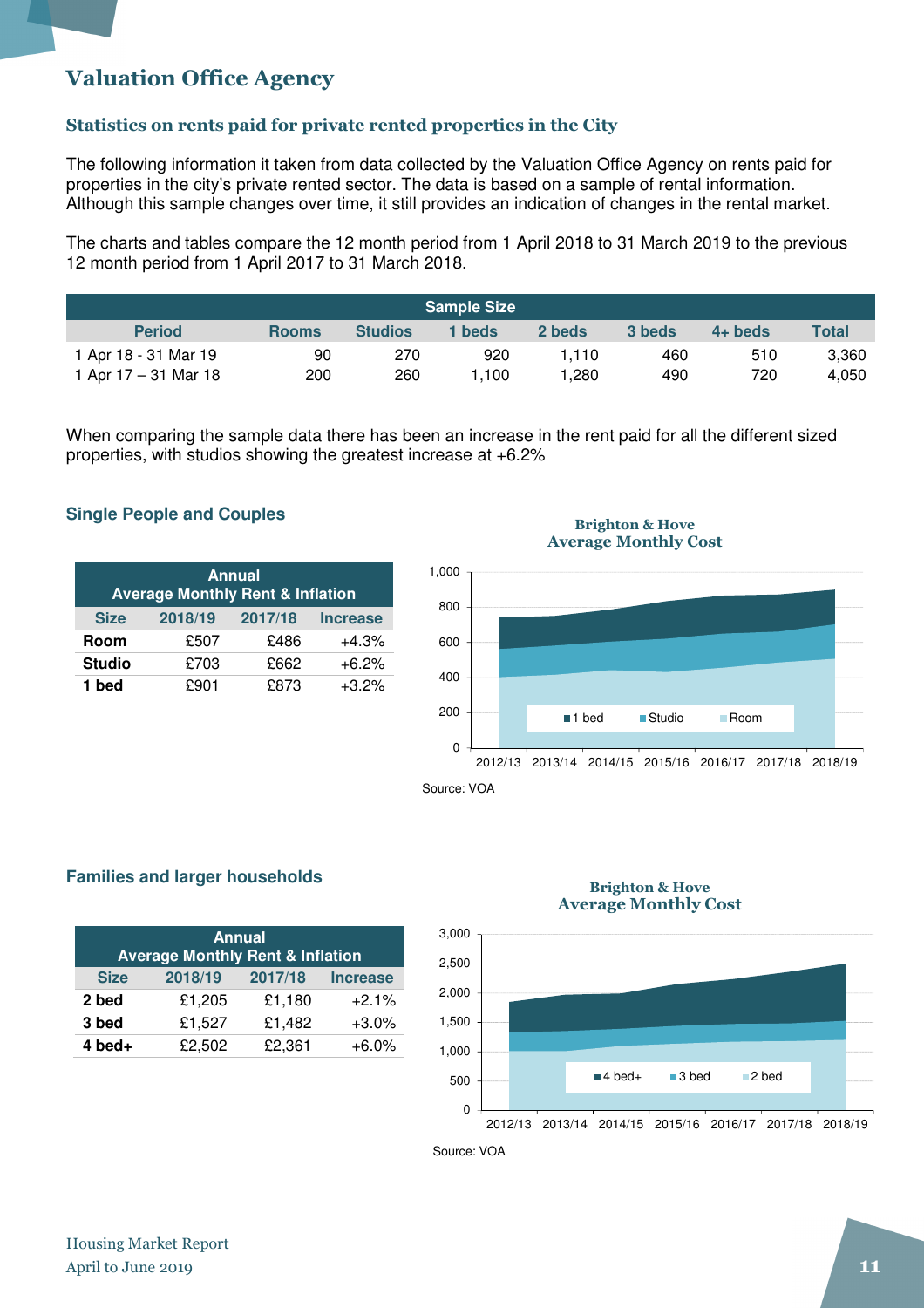#### **Rent & Housing Benefit Comparison**

The Local Housing Allowance (LHA) is a standard housing benefit rate based on the number and age of people in the household and the number of rooms that the household needs.

The LHA is a maximum amount payable, which may be reduced due to income and savings.

The local housing allowance is less than all average rents which could reduce the chances of those on benefits finding an affordable home.



Brighton & Hove

Note: The housing benefit local housing allowance calculated is only based on the number of bedrooms required, as all tenants are entitled to a kitchen and bathroom.

#### **Annual Comparisons**

The table shows the annual changes in the rents paid for properties in the city; comparing the average, median and upper and lower quartiles<sup>1</sup>

|                                           | <b>Room</b> | <b>Studio</b> | 1-Bed    | 2-Bed    | 3-Bed    | $4 - Bed +$ |
|-------------------------------------------|-------------|---------------|----------|----------|----------|-------------|
| <b>Average</b>                            | £507        | £703          | £901     | £1,205   | £1,527   | £2,502      |
| Last Year (1 Apr 2017 - 31 Mar 2018)      | £486        | £662          | £873     | £1,180   | £1,482   | £2,361      |
| % Change from last year                   | $+4.3%$     | +6.2%         | $+3.2%$  | $+2.1\%$ | +3.0%    | $+6.0\%$    |
|                                           |             |               |          |          |          |             |
| Half the prices were higher than (median) | £500        | £700          | £880     | £1,181   | £1,494   | £2,388      |
| Last Year (1 Apr 2017 - 31 Mar 2018)      | £499        | £650          | £850     | £1,150   | £1,450   | £2,250      |
| % Change from last year                   | $+0.2%$     | $+7.7\%$      | $+3.5\%$ | $+2.7%$  | $+3.0\%$ | $+6.1\%$    |
|                                           |             |               |          |          |          |             |
| <b>Upper quartile</b>                     | £575        | £750          | £950     | £1,300   | £1,675   | £3,033      |
| Last Year (1 Apr 2017 – 31 Mar 2018)      | £546        | £710          | £925     | £1,270   | £1,600   | £2,708      |
| % Change from last year                   | $+5.3\%$    | +5.6%         | $+2.7%$  | +2.4%    | $+4.7%$  | $+12.0\%$   |
|                                           |             |               |          |          |          |             |
| <b>Lower quartile</b>                     | £450        | £650          | £820     | £1,050   | £1,311   | £1,976      |
| Last Year (1 Apr 2017 – 31 Mar 2018)      | £390        | £610          | £795     | £1,015   | £1,300   | £1,906      |
| % Change from last year                   | +15.4%      | +6.6%         | $+3.1\%$ | +3.4%    | +0.8%    | $+3.7%$     |

 $\overline{\phantom{a}}$ 

<sup>&</sup>lt;sup>1</sup> The upper quartile has the top 25% of rents above it and the lower quartiles has the bottom 25% of rents below it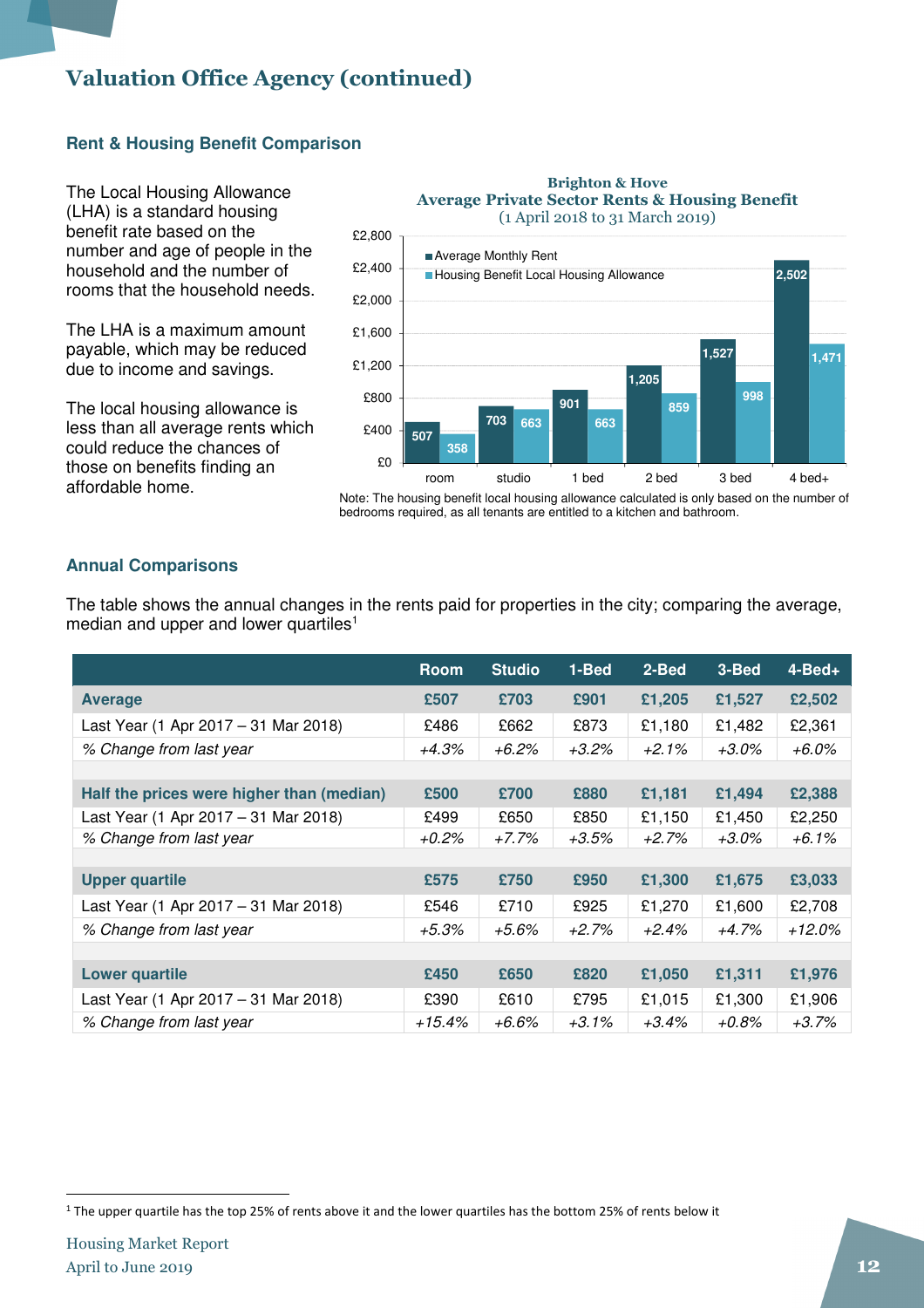The charts compare the average monthly rents in England, the South East and Brighton & Hove

#### **Room**

The average monthly cost to rent a room in Brighton & Hove was 23% higher than England and 16% higher than South East.



#### **Studio**

The average monthly cost to rent a studio property in Brighton & Hove was 5% higher than England and 21% higher than South East.

£668 £583 £703 £0 £200 £400 £600 £800 England South East Brighton & Hove Studio: Average Monthly Rents 1 April 2018 to 31 March 2019 Source: VOA

#### **1-bed**

The average monthly cost to rent a property with 1 bedroom in Brighton & Hove was 23% higher than England and 25% higher than South East.

#### 1-Bed: Average Monthly Rents 1 April 2018 to 31 March 2019

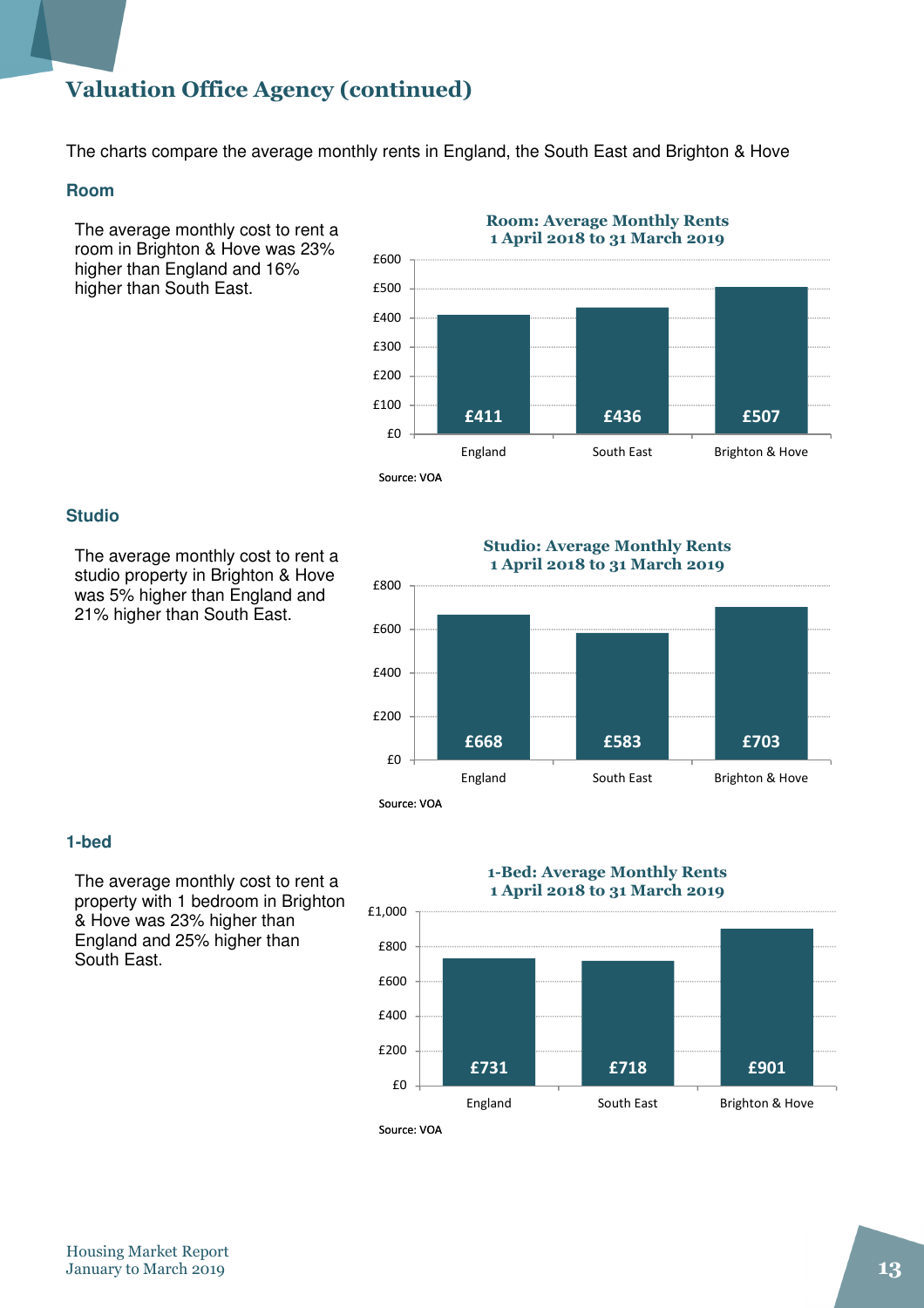#### **2-bed**

The average monthly cost to rent a property with 2 bedrooms in Brighton & Hove was 51% higher than England and 32% higher than South East



#### **3-bed**

The average monthly cost to rent a property with 3 bedrooms in Brighton & Hove was 67% higher than England and 35% higher than South East



#### **4-bed+**

The average monthly cost to rent a property with 4 or more bedrooms in Brighton & Hove was 55% higher than England and 34% higher than South East.





Source: VOA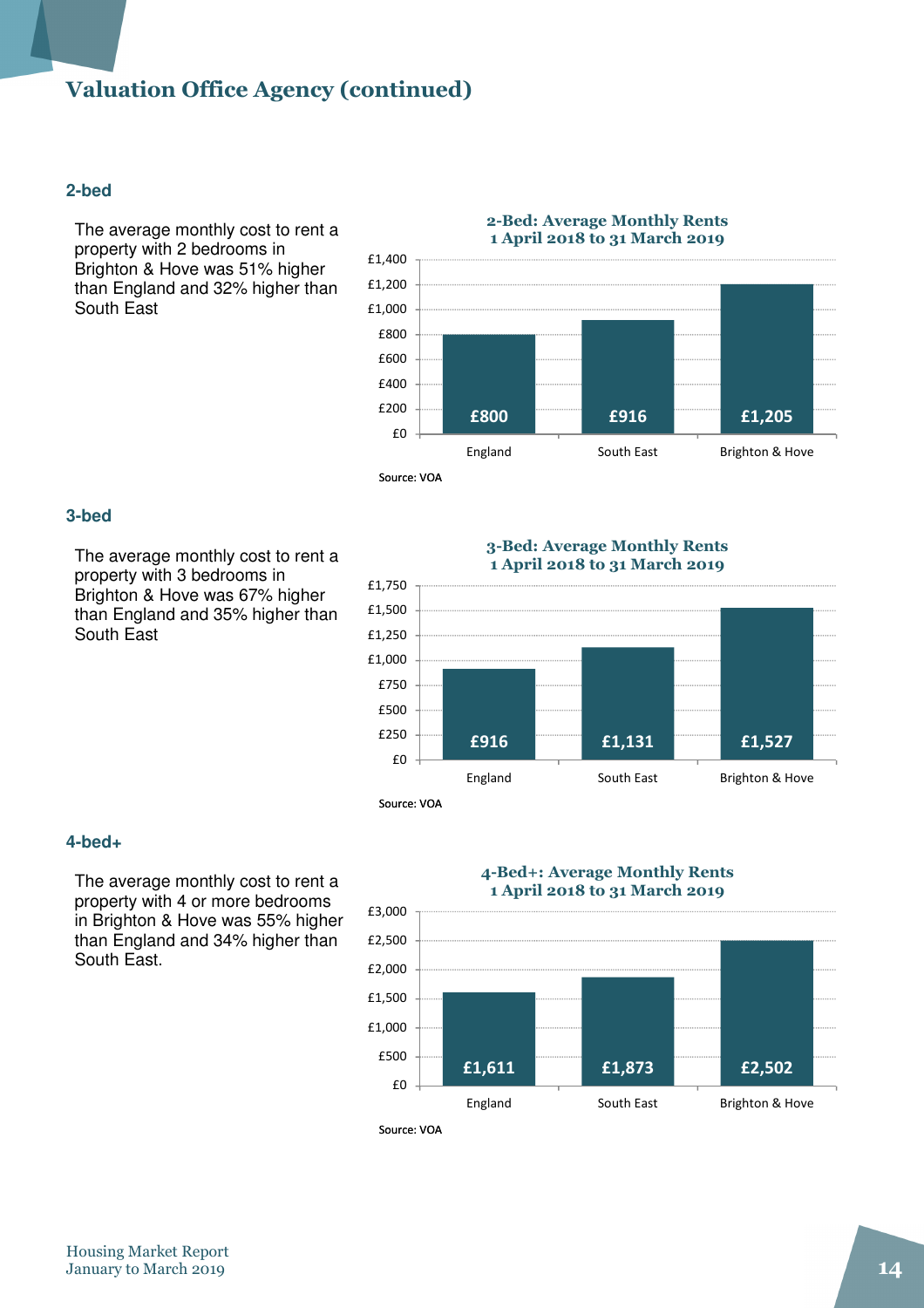### **Comparison with the Consumer Price Index and Retail Price Index**

The charts compare the average annual rent inflation in Brighton & Hove, England and the South East to the Comsumer Price Index (CPI) and Retail Price Index (RPI) over the 7 year period from 1 April 2012 to 31 March 2019.

#### **Brighton & Hove**

The average cost to rent has increased at a greater rate than the CPI index.

With the exception of 3-bed properties the average cost to rent has increased at a greater rate than the RPI index.



### **England**

The average cost to rent has increased at a greater rate than the CPI index.

With the exception of studio properties the average cost to rent has increased at a greater rate than the RPI index.

#### England Average annual advertised rental price inflation: 1 April 2012 to 41 March 2019



### **South East**

With the exception of 4 or more bedrooms properties, the average cost to rent has increased at a greater rate than the CPI index.

With the exception of rooms and 4 or more bedrooms properties the average cost to rent has increased at a greater rate than the RPI index.



Housing Market Report January to March 2019